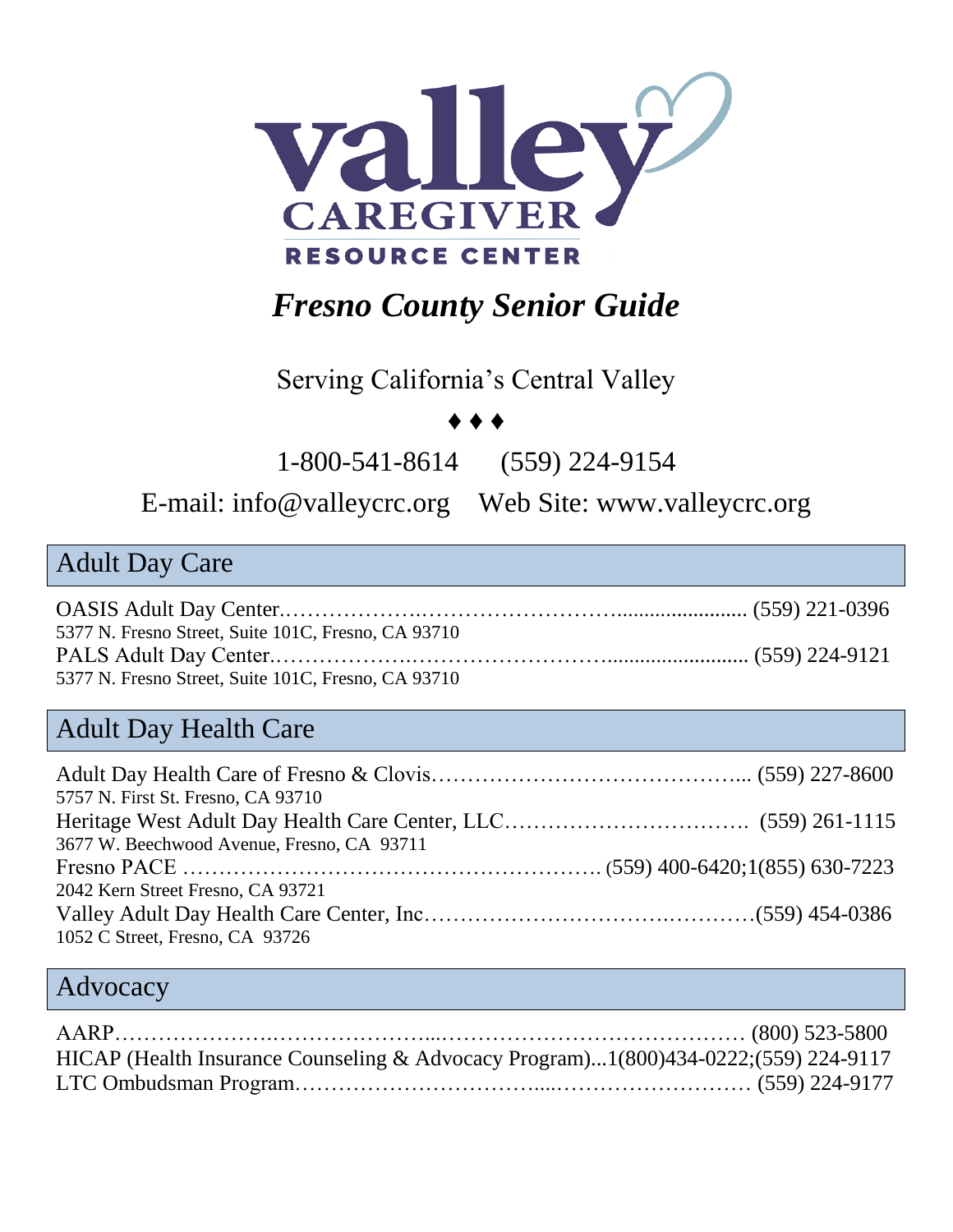## Alzheimer's Long-Term Care Facilities

| VA Central CA Health Care System (Nursing home for Veterans)(559) 225-6100, ext. 5803 |  |
|---------------------------------------------------------------------------------------|--|

## Alzheimer's Services

| Alzheimer's Foundation of Central California (number disconnected) 1(800) 272-3900 |  |
|------------------------------------------------------------------------------------|--|
|                                                                                    |  |
|                                                                                    |  |
|                                                                                    |  |
|                                                                                    |  |

## Case Management Programs

## **Counseling**

## Disability Programs & Services

| Deaf & Hard of Hearing Service Center/Interpreting Services(559)225-3382;(559) 225-3323 |  |
|-----------------------------------------------------------------------------------------|--|
|                                                                                         |  |
|                                                                                         |  |
|                                                                                         |  |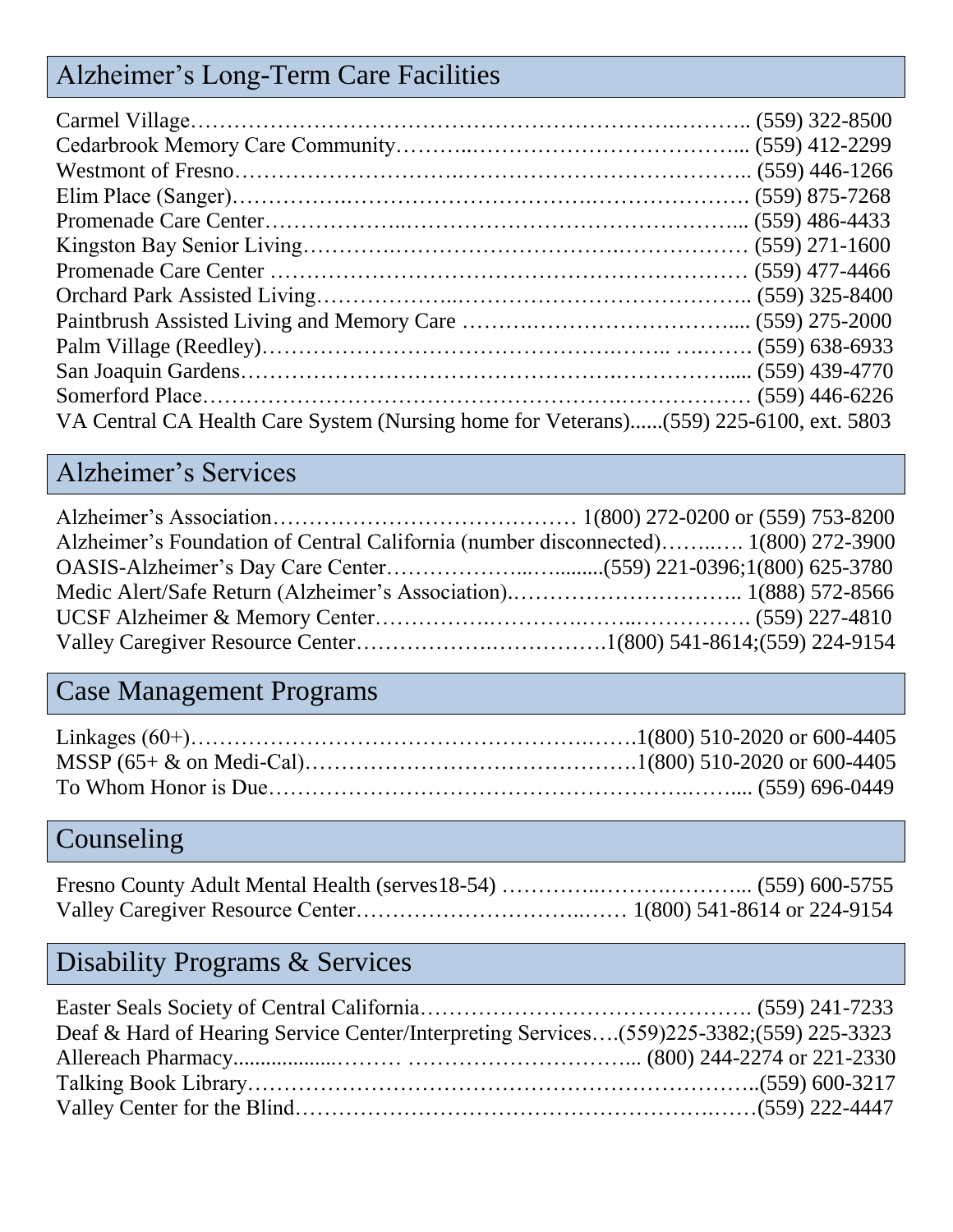# Emergency Hotlines (24 hr)

## Equipment and Supplies

### Financial Assistance

## Food Programs

#### Health Services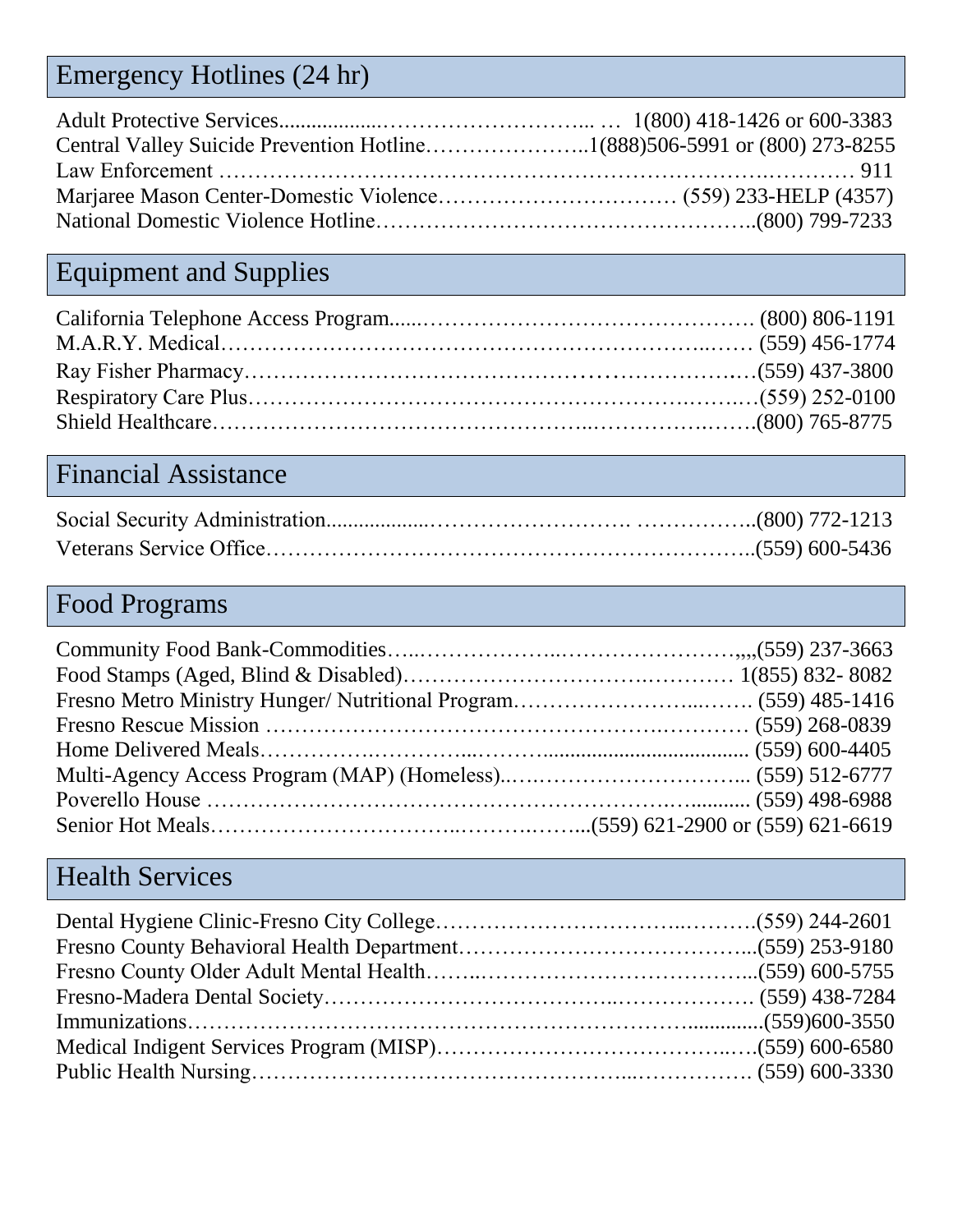## Home Improvement

## Home Health

# Hospice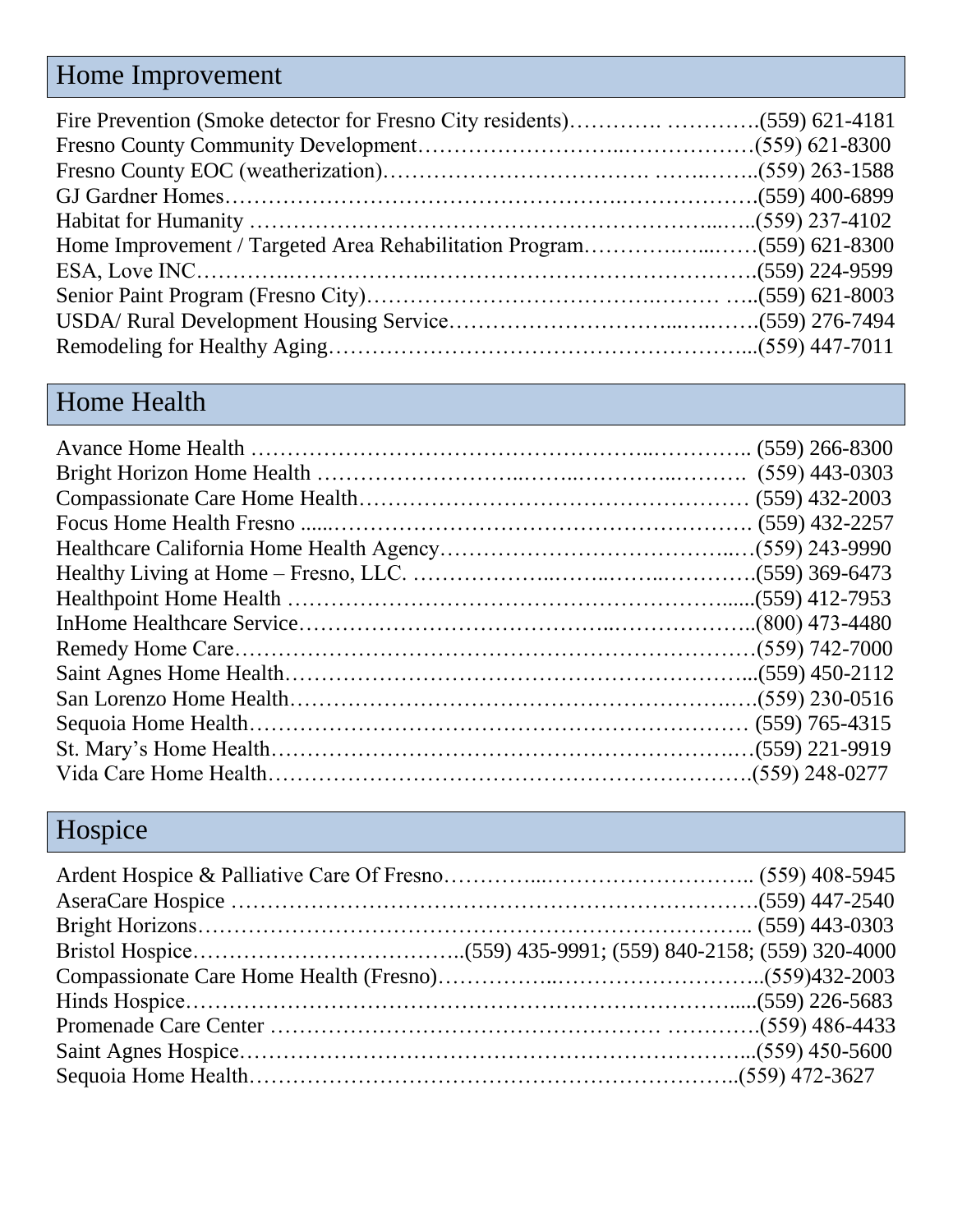## Housing

## In-Home Care Services

# Insurance Programs

| HICAP (Health Insurance Counseling & Advocacy Program)(800) 434-0222 or (559) 224-9117 |  |
|----------------------------------------------------------------------------------------|--|
|                                                                                        |  |
|                                                                                        |  |
|                                                                                        |  |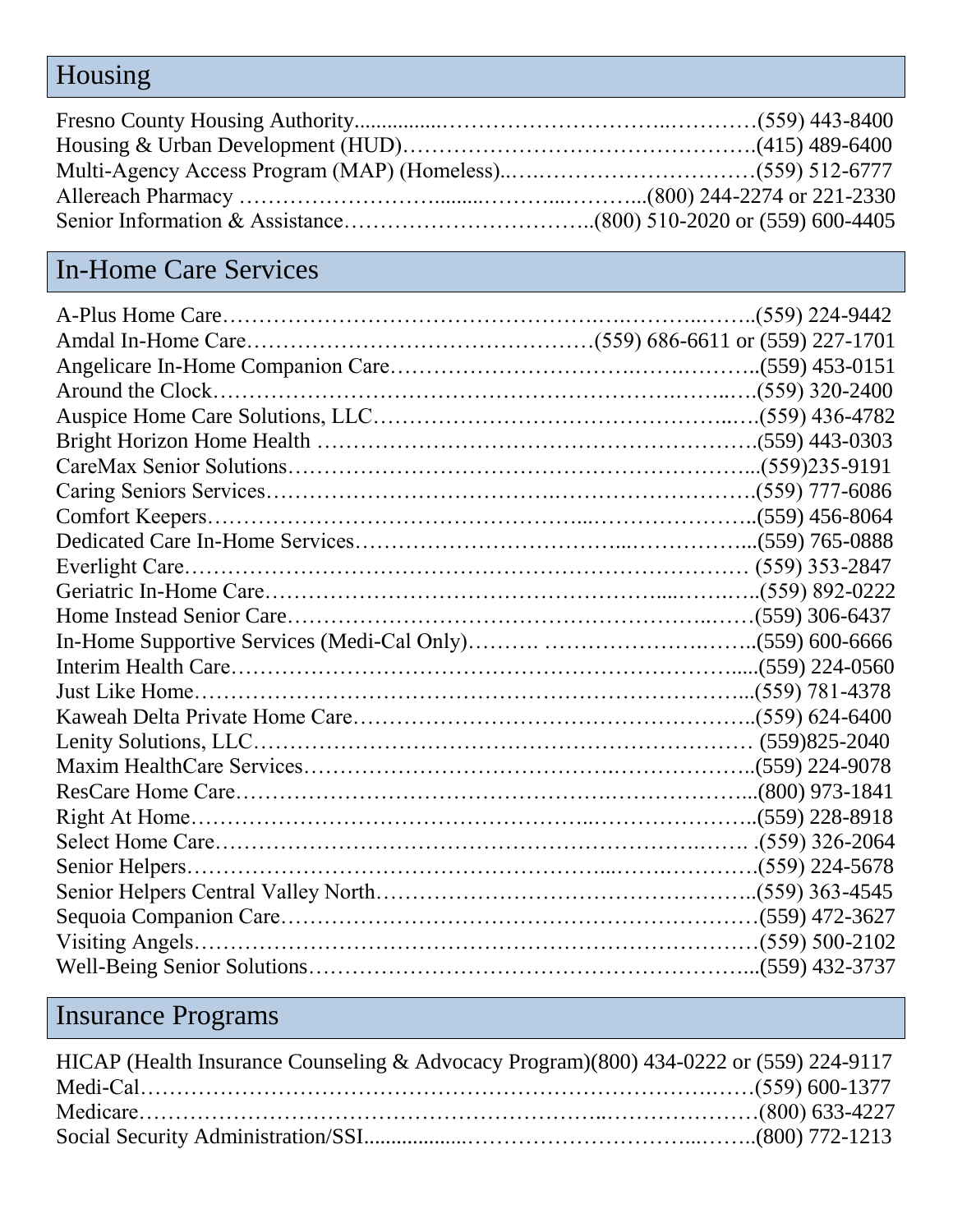# Legal Services

## Miscellaneous

## Respite Care

#### Senior Centers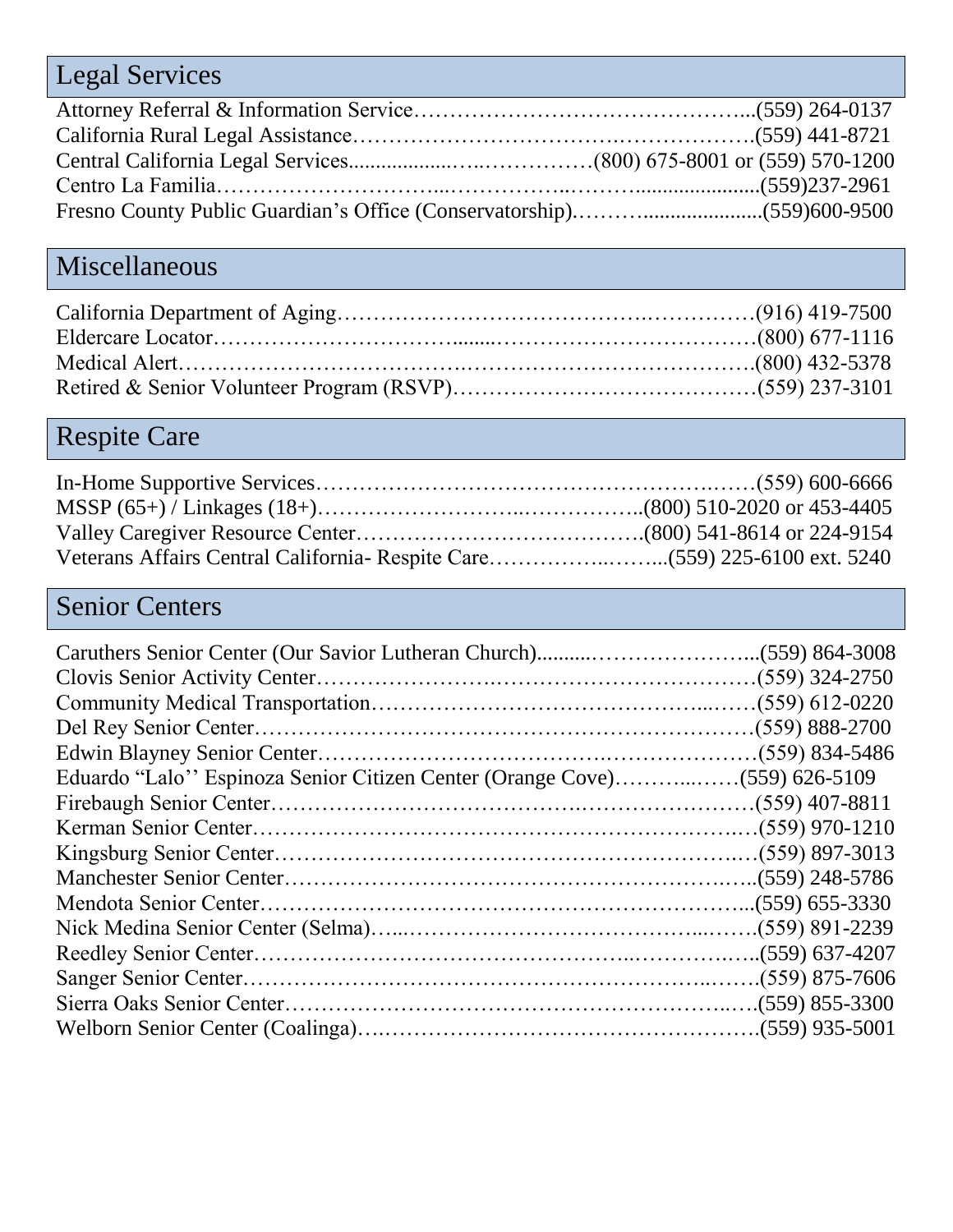# Specialized Transportation

## Transportation

### Utilities Assistance

## Web Sites